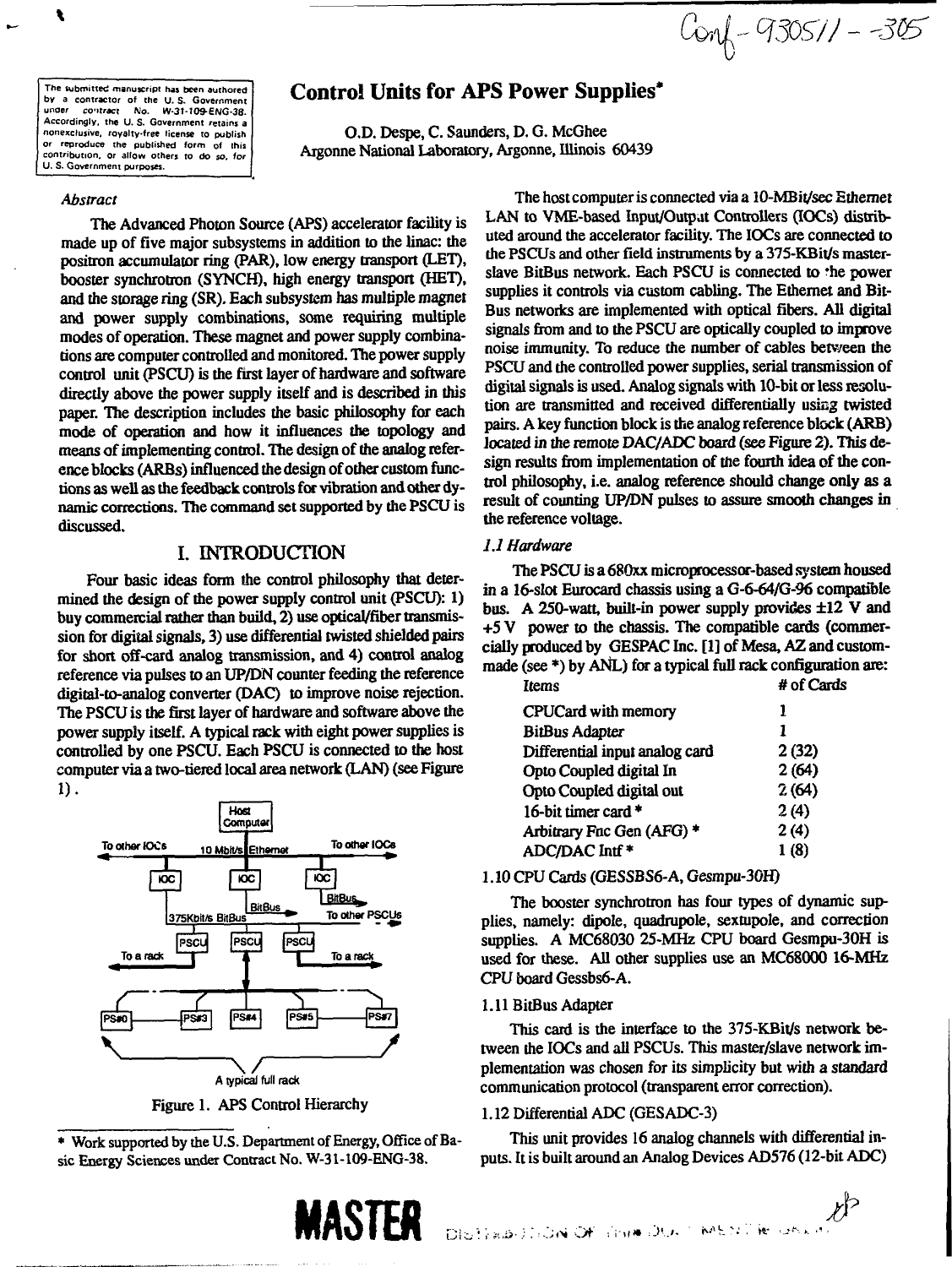and a unity gain, high voltage, common mode instrumentation amplifier (Burr Brown INA117). Its conversion time is 35 us.

### 1.13 Digital Inputs (GESINP-2A)

Thirty-two optically coupled digital signals are connected to this unit via two 26-pin connectors. The nominal input level required is 12 volts for a HIGH and 0 volt for a LOW. Isolation is rated at 1500 V.

#### 1.14 Digital Outputs (GESOUT-3A)

Thirty-two optically coupled digital signals are output from this unit via two 26-pin connectors. It has a power-on reset only. Resetting the CPU board will not affect its output states. The open collector output lines can drive up to 100 mA. The voltage rating of the output transistor is 24 V. Isolation is rated at 1500 V.

#### 1.15 Timer Card (Custom)

Two 9513 counter chips together with an 8-bit digital I/O for control and monitoring are provided. This card generates a programmed number of pulses for four power supplies. The power supplies can be programmed individually, generating the pulses upon receiving the software command (SyncMode=0), or as a group, waiting for an external trigger (SyncMode=l) before delivering the pulses. This card also provides the two quadrature clock pulse trains used by the pulse width modulated (PWM) chopper supplies. Its output consists of differential line drivers for optical couplers to provide isolation and reduced interference pickup.

#### 1.16 ADC/DAC Interface (Custom)

This unit accepts pulse train input from up to eight remote ADCs/DACs. This allows the monitoring of analog signals of higher precision than that provided by the GESADC-3 described earlier, such as transductor cr shunt signal. It enables the readback of the reference DAC's digital input. This card also allows selection of the control source for the DAC's input from the PSCU or some other external source (such as the Diagnostics group).

### 1.17 Arbitrary Function Generator (Custom)

The design of this arbitrary function generator (AFG) card is based on the design described in a paper published in the 1991 PAC Proceedings entitled "Arbitrary function generator for APS injector synchrotron correction magnets," [2]. The design is constrained by the way the analog reference block works. The idea is to control gating of the UP/DN pulses to the DAC counter in order to direct the analog output of the DAC to follow the desired function. The information that determines if a pulse is allowed to reach the UP/DN counter as well as the direction (up/ dn) information is stored in a first-in-first-out (FIFO) memory of the appropriate depth.

It is worth mentioning that only two bits of information are needed to encode a point in the waveform for any DAC resolution compared to a full n-bit requirement for the conventional AFG design. As a consequence, the standard 9-bit FIFO can store information for four channels. This card is used to generate the reference analog voltage required by the dynamic supplies of the injector synchrotron.

### *1.2 Software Modules*

The embedded application software that runs in the PSCU is a multi-tasking program written in the C language under Microware's OS-9 operating system. The modules that make up the application are the **main, my\_defs.h, pscu\_9513Ji,** shmem.h, rs232, and bitbus modules. These modules, when compiled and linked together, produce the executable code burned into the application EPROMs.

1.20 **main** This module initializes the hardware and software states of the PSCU. It creates the shared data block shmem and also forks (creates) the two tasks **rs232** and **bitbus.**

1.21 my defs.h This module contains defined constants global to the program, such as board ID numbers, control port, and data port addresses for all cards in die PSCU.

1.22 pscu\_9513.h Constants for programming master registers as well as counter mode registers for all timers are contained in this module.

**1**.23 **shmem.h** This is the data module created by **main** as part of program startup. It is a global module.

1.24 **rs232** and **bitbus** These are the two tasks that support the full operation of the PSCU. The **rs232** module supports the use of RS232-C for local control of the PSCU after local control is granted by the host while **bitbus** is intended for normal operation.

### *13 Command Set*

All commands are associated with a power supply number. The standard command syntax of a PSCU command is: *command* <power supply #> <argument0 argument1 ...argumentn>. Below is a partial listing of the commands.

|                      | rampto <ps> <value></value></ps>                          |
|----------------------|-----------------------------------------------------------|
|                      | Ramp $<$ ps $>$ to $<$ value $>$ where $<$ value $>$ is a |
|                      | decimal integer (i.e. 9000).                              |
| setrate              | <ps> <ramprate></ramprate></ps>                           |
|                      | Set ramp rate divider of <ps> to</ps>                     |
|                      | cramprate> where cramprate> is an integer                 |
| setbyte $<$ ps>      | <hexval></hexval>                                         |
|                      | Set control byte of <ps> to <hexval></hexval></ps>        |
|                      | where $\langle$ hexval> is a hex byte (i.e. 8f).          |
| getsb                | $<$ ps $>$                                                |
|                      | Print hex byte content of input port.                     |
| showstate $<$ ps $>$ |                                                           |
|                      | Print summary of <ps> database</ps>                       |
|                      | contents.                                                 |
| calibrate <ps></ps>  |                                                           |
|                      | Calibrate precision ADC of <ps>.</ps>                     |
| getrb                | $<$ tb><br><ds></ds>                                      |
|                      | Perform A/D conversion and print result in                |
|                      | hex format where $<$ ps> is 0-7 (-1 means                 |
|                      | all), $\text{ab}$ is 0-4 (-1 means all).                  |
|                      | 0 means precision ADC (5 chars printed),                  |
|                      | 1-4 means 12bit ADC (4 chars printed).                    |
| getdac               | $<$ ps $>$                                                |
|                      | Print hex value of hardware DAC input.                    |
| setaf                | $<$ ps> $<$ npts> $<$ time value pairs>                   |
|                      | Set arbitrary function for <ps> with <npts></npts></ps>   |
|                      |                                                           |